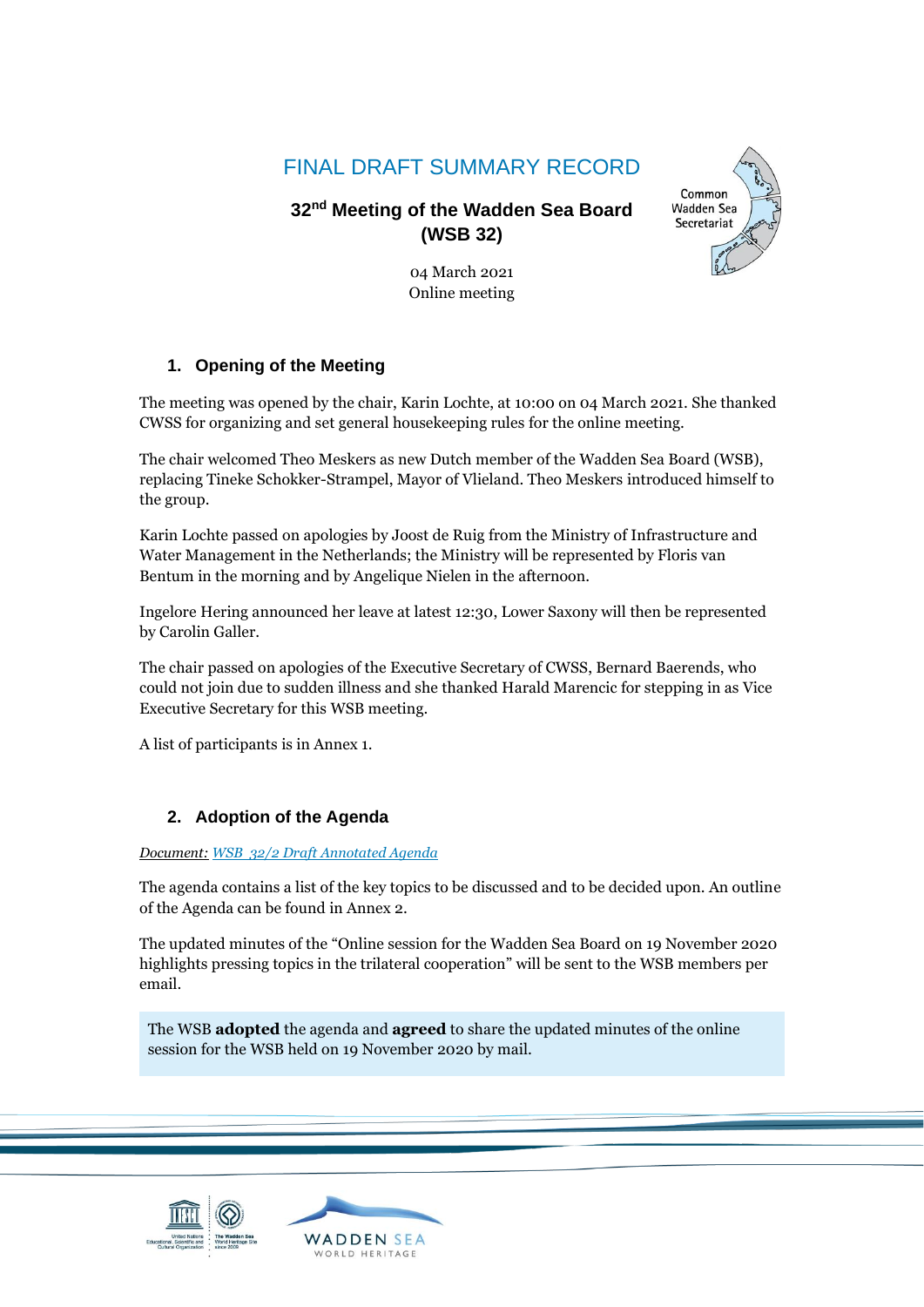## **3. Record WSB 31**

*Document:* WSB31\_Final Draft\_Summary\_Record

The WSB **adopted** the summary record of WSB 31 without changes.

## **4. Announcements**

## **Denmark**

- The Danish monitoring programme NOVANA 2022-2027, which covers also the Danish Wadden Sea, is being set up. In addition, new Natura 2000 area plans are being developed (amongst which is one for the Wadden Sea) and will be finalised with a public hearing planned for later in 2021;
- The Danish Marine Strategy according to the Marine Strategy Framework Directive (MSFD) is expected to be approved by the government before summer 2021, including budget allocations;
- A LIFE 2000 project proposal on nature restoration with focus on meadow birds and fish (houting) is being prepared.

## **Germany**

- Klaus Janke informed on finalisation of one [website for the three German National Parks,](https://www.nationalpark-wattenmeer.de/) which underlines that there is one Wadden Sea with three National Parks and three UNESCO Biosphere Reserves in Germany. The website also contains information on the Trilateral Wadden Sea Cooperation and the Wadden Sea World Heritage;
- In Schleswig-Holstein, several projects on Wadden Sea information improving the visibility of the World Heritage Site have been granted by the National Park Foundation with an overall budget of about three million EUR.

## **Netherlands**

• In the Netherlands, a report on investigations on environmental impacts of the MSC Zoe cargo loss in January 2019 is being drafted – significant environmental impacts were not found;

#### Dutch Management Authority

- The Dutch Government installed in 2020 a new governmental organisational structure for the Dutch Wadden Sea comprising three groups. The first is the Wadden Sea Management Authority chaired by the Ministry of Agriculture, Nature and Food Quality, the second is the policy council chaired by the Ministry of Infrastructure and Water Management, and the third is the stakeholder platform chaired by the King's Commissioner of the Province of Fryslân. The chair of the platform is also the vice-chair of the policy council, ensuring the proper connection between stakeholders and the policy level.
- The Wadden Sea Management Authority is now one year active. A shared strategy has been agreed. This strategy focusses on all the managers in the Dutch part of the Wadden Sea focussing on the scale of the full Dutch Wadden Sea. A new management collective started to support these goals. Managers discuss here in what way cooperating in nature-,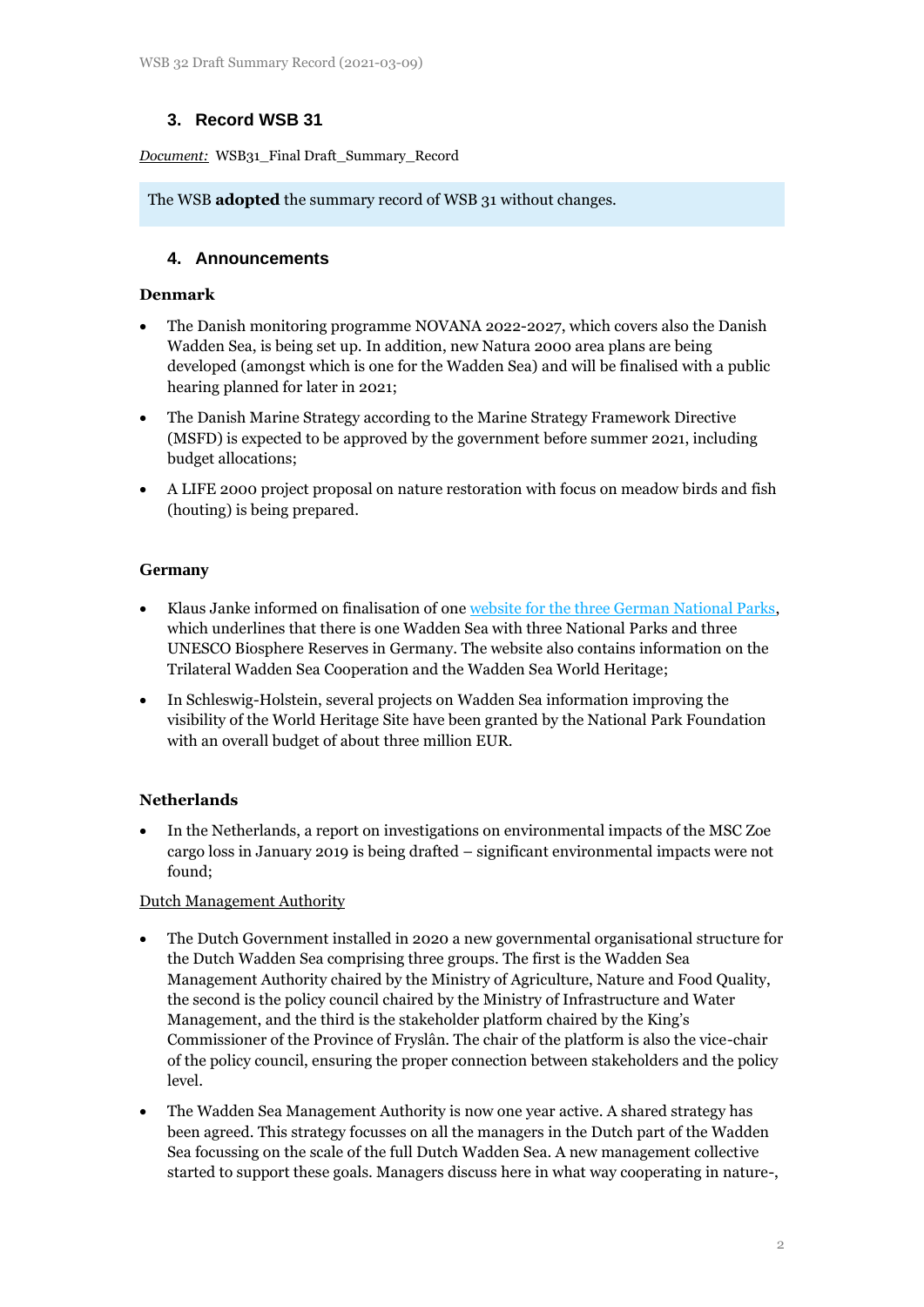fish- and water management can contribute to strengthening nature. A joint Integrated Management Plan will be used as the vehicle to carry this approach.

- On the 10th of March, the first-year plan of the Wadden Sea Management Authority has been published<sup>1</sup> . Management priorities for this year are enhancing nature, surveillance, hospitality, permits and tasks based on the world heritage status.
- The Wadden Sea Management Authority participates within the task group World Heritage. Via this task group, the Management Authority brings in the perspective of the managers within the Netherlands on for example the Single Integrated Management Plan.

## Agenda for the Wadden 2050

- On the 3rd of December, the Agenda for the Wadden Sea Region 2050 has been approved. The Agenda is a comprehensive document. It describes the policies and management of governments and stakeholders who need to keep the Dutch part of the Wadden Sea safe, healthy and strong.
- The aim of the parties involved in drawing up the Agenda national, provincial and municipal authorities, along with water authorities, nature conservation organisations and the private sector – is to achieve a guiding and integrated vision of the future development of the Wadden Sea region.
- The Agenda is the result of a great deal of consultation with parties in the region and between authorities. In this process, members of the public and organisations were given the opportunity to take part in formal, open (internet) consultations and air their views on the draft Agenda, so a broad group of interested parties were given a chance to have a say in the matter. The Netherlands now starts working on the Wadden Sea Region Implementation Programme 2021-2026.
- The Agenda will not result in any transfer of tasks or competencies. Each party has its own role and responsibility, but they all need each other. The parties will incorporate the strategies individually in their own policy and rules.
- The main goal of the Wadden Sea is: "a sustainable protection and development of the Wadden Sea as a natural area and maintaining the unique open landscape". The underlining goals are:
	- o Nature is and remains of world class and continues developing. In cohesion with border crossing nature,
	- $\circ$  The unique values of the landscape and culture heritage will remain and continue to develop,
	- $\circ$  It is good, safe and climate-proof living, working and recreate in the Wadden Sea area.
	- o Economic sectors excel within the context of Wadden Sea World Heritage.
- The challenges and strategies are distinguished in the following topics:
	- o Nature of world class,
	- o Landscape and cultural heritage,
	- o Sustainable accessibility,
	- o Climate Change,
	- o Energy Transition,
	- o A Liveable Wadden Sea region,
	- o A sustainable Wadden Sea economy,

<sup>1</sup> [Kamerbrief over jaarplan 2021 Beheerautoriteit Waddenzee | Kamerstuk | Rijksoverheid.nl](https://www.rijksoverheid.nl/documenten/kamerstukken/2021/03/10/kamerbrief-over-jaarplan-2021-beheerautoriteit-waddenzee)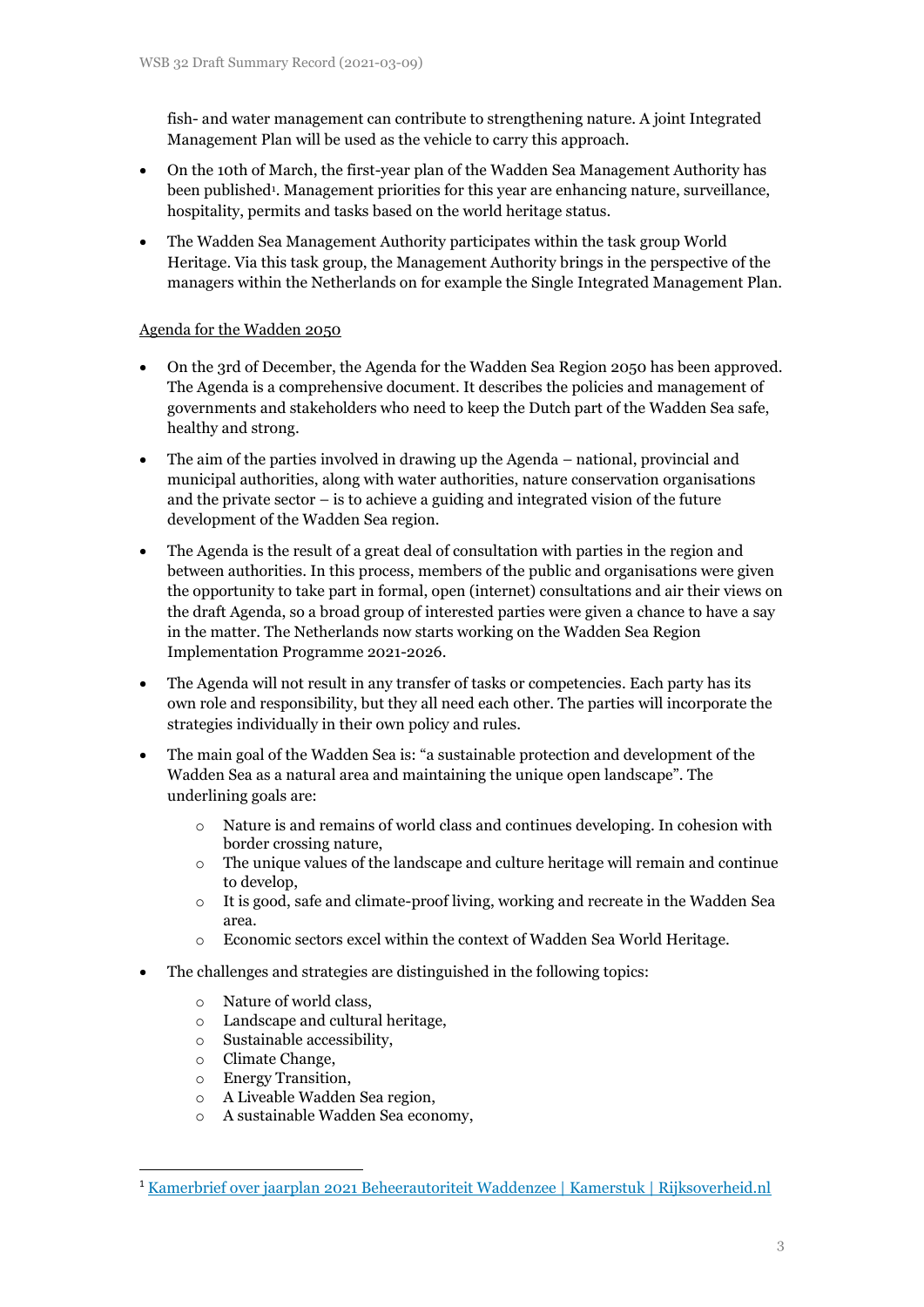o Various other topics.

#### **Nature NGOs**

No announcements

## **Wadden Sea Forum**

- Manfred Vollmer retired in July 2020 and the WSF e. V. has a new managing director, Dr Frank Ahlhorn;
- At the last WSF-38 plenary meeting, it was decided to work on the "Green Coastal Deal in the Wadden Sea Region". The backbone of the Green Coastal Deal is the installation of Regional Round Tables in the respective regions. In Denmark, the Danish Wadden Sea Advisory Board is willing to host the RRT, in Schleswig-Holstein the WSF is in close contact with the Wadden Sea Advisory Boards Nordfriesland and Dithmarschen, in Lower Saxony ideas where to mount the RRT is still in progress and at the beginning of this year a first meeting took place between the Omgevingsberaad in the Netherlands and the Wadden Sea Forum;
- The coming WSF-39 plenary will be organised as two half-day online sessions dealing with the "Green Coastal Deal" and "Energy Transition in the Wadden Sea Region";
- The Dark Sky initiative is continuously growing. The Dark Sky initiative gets the support of the Partnership Hub on specific items and will be integrated into the EU Interreg project PROWAD LINK. WSF is grateful for these developments.

#### **CWSS**

#### See [WSB 32/4 Announcements CWSS](https://www.waddensea-worldheritage.org/system/files/WSB-32-4%20Announcements%20by%20CWSS.pdf)

- Kristine Meise, successor of Gerold Lüerssen at CWSS introduced herself;
- The Kick-Off meeting with the IKI secretariat is going to take place mid-April, followed by the development of the proposal for the preparation phase, which is expected to start at the beginning of 2022;
- This year's Internationale Tourismus Börse is planned as virtual ITB Berlin NOW Live Event. CWSS has organised a panel discussion on 09 March 2021 at 14:00 "Towards a sustainable recovery from COVID-19 for tourism in protected areas PROWAD LINK – unlocking the potential of natural areas for a sustainable development in the Wadden Sea (DK, D, NL), Geiranger Fjord (NO), Wash & North Norfolk Coast (UK)." CWSS will forward a complimentary guest ticket/access code to join this panel discussion for free.

The WSB **noted** the information.

## **5. Implementation Leeuwarden Declaration**

#### **5.1 Wadden Sea World Heritage**

#### 5.1.1 Progress report TG-WH

*Document: [WSB 32/5.1/1 TG-WH progress report](https://www.waddensea-worldheritage.org/system/files/WSB-32-5-1-1%20tg%20wh%20progress%20report.pdf)*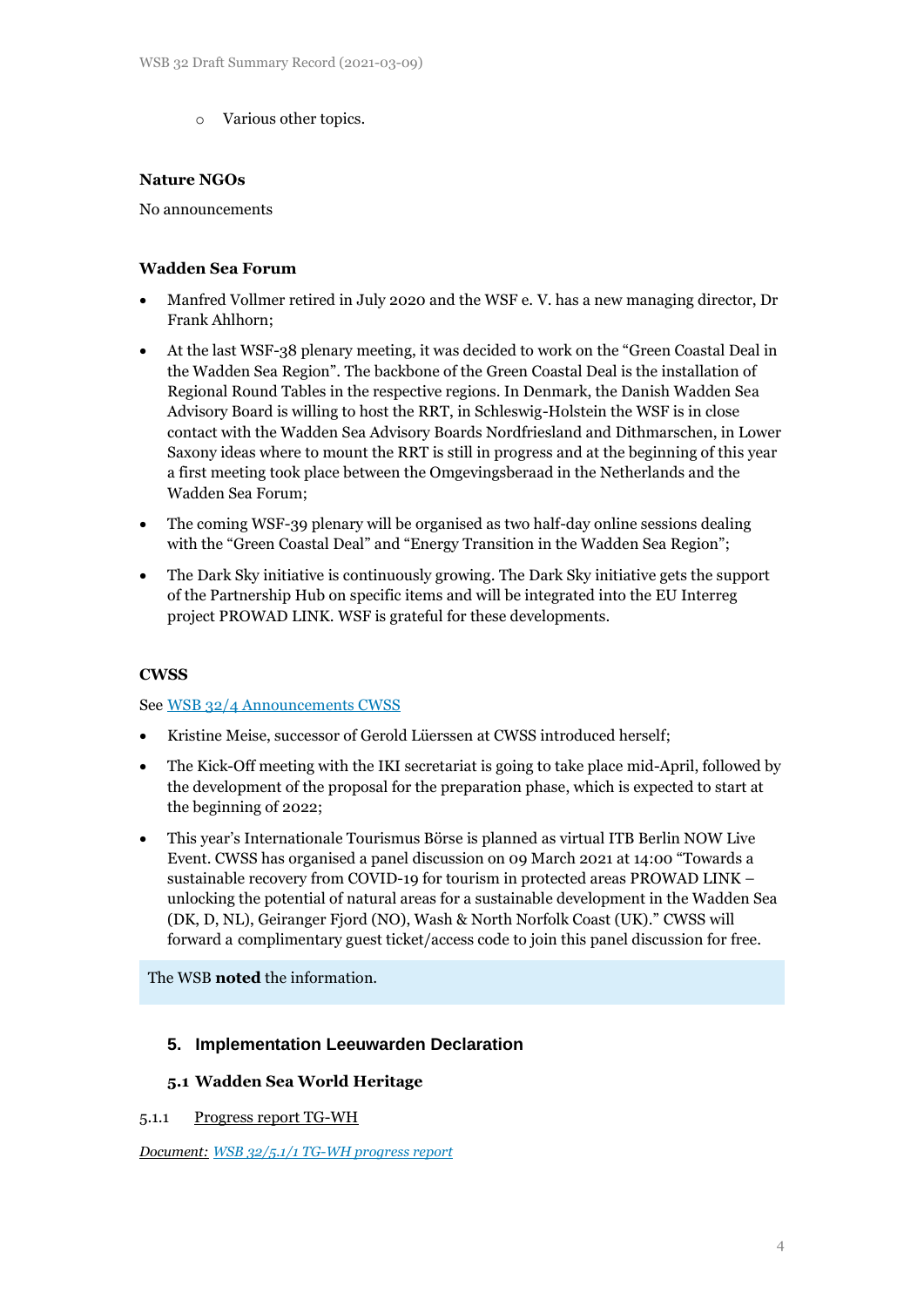The chair invited comments on the progress report of the Task Group World Heritage (TG-WH).

### The WSB **noted** the information.

### 5.1.2 Development of the Single Integrated Management Plan

*Document: [WSB 32/5.1/2 Progress report of the SIMP](https://www.waddensea-worldheritage.org/system/files/WSB-32-5-1-2-Progress%20report%20of%20the%20SIMP.pdf)*

The chair invited Barbara Engels, chair of the TG-WH, to introduce the SIMP and the six items for decision.

Ilka Wagner thanked the chair of TG-WH the CWSS secretary of the group Harald Marencic and the CWSS SIMP Officer Soledad Luna. Ilka Wagner underlined that the SIMP is one of the central products of the German Presidency, that the purpose of the SIMP is to improve management coordination to protect the OUV and that it is a complementary instrument not replacing the Wadden Sea Plan but acting as an umbrella. The SIMP will be a political agreement in the Ministerial Declaration.

The three Delegations endorsed the draft SIMP document version 0.4, as well as the vision and purpose and the roadmap proposal. The meeting was not opposed to continue using the term "key topic" with the current explanation included in the draft SIMP document. The proposed review periodicity of 10 years was accepted with the observation from Anne-Marie Rasmussen that in the future further detail on the aspects entailed in the review process are needed.

Ilka Wagner emphasised that more important than adhering to an exact number of pages, the SIMP must be readable and easy to communicate. Anne-Marie Rasmussen recommended to make a summary of the SIMP to make it feasible to include as an annex in the Ministerial Declaration. Such a summary may benefit its communication to the Ministers and the public. Janne Liburd offered as an alternative idea to include a link of the SIMP in the Ministerial Declaration. Ilka Wagner clarified that in the Ministerial Conference the Ministers will adopt the full SIMP and that the question of making a summary or including a link is one of practicality. Important is to not have a double consultation of the SIMP. Henrik Pind Jorgensen added that the consultation phase might be a bit different in the three countries, but that this should not pose a problem.

Donné Slangen underlined that an added value of the SIMP is its process promoting the interaction and involvement of different groups from the different countries. The Dutch Delegation supports further efforts in the line of exchanging experiences and knowledge.

In response to the questions by Hans-Ulrich Rösner, Barbara Engels said that the SIMP consultation phase, when there is a complete document, should be the time for the WSB advisors to send their formal comments on the SIMP. Additionally, Vera Knoke commented that during the next phase "Working with Site Managers" members from the WST engaged in site management will be involved.

Ilka Wagner asked the meeting to get familiar with the content of the SIMP in order to be prepared to endorse the draft SIMP document for the consultation phase in line with the SIMP Roadmap, in the next WSB meeting in August 2021.

The WSB **endorsed/agreed** the six points for discussion. Further discussion is needed to decide on the placing of the SIMP as well as if an executive summary is needed for the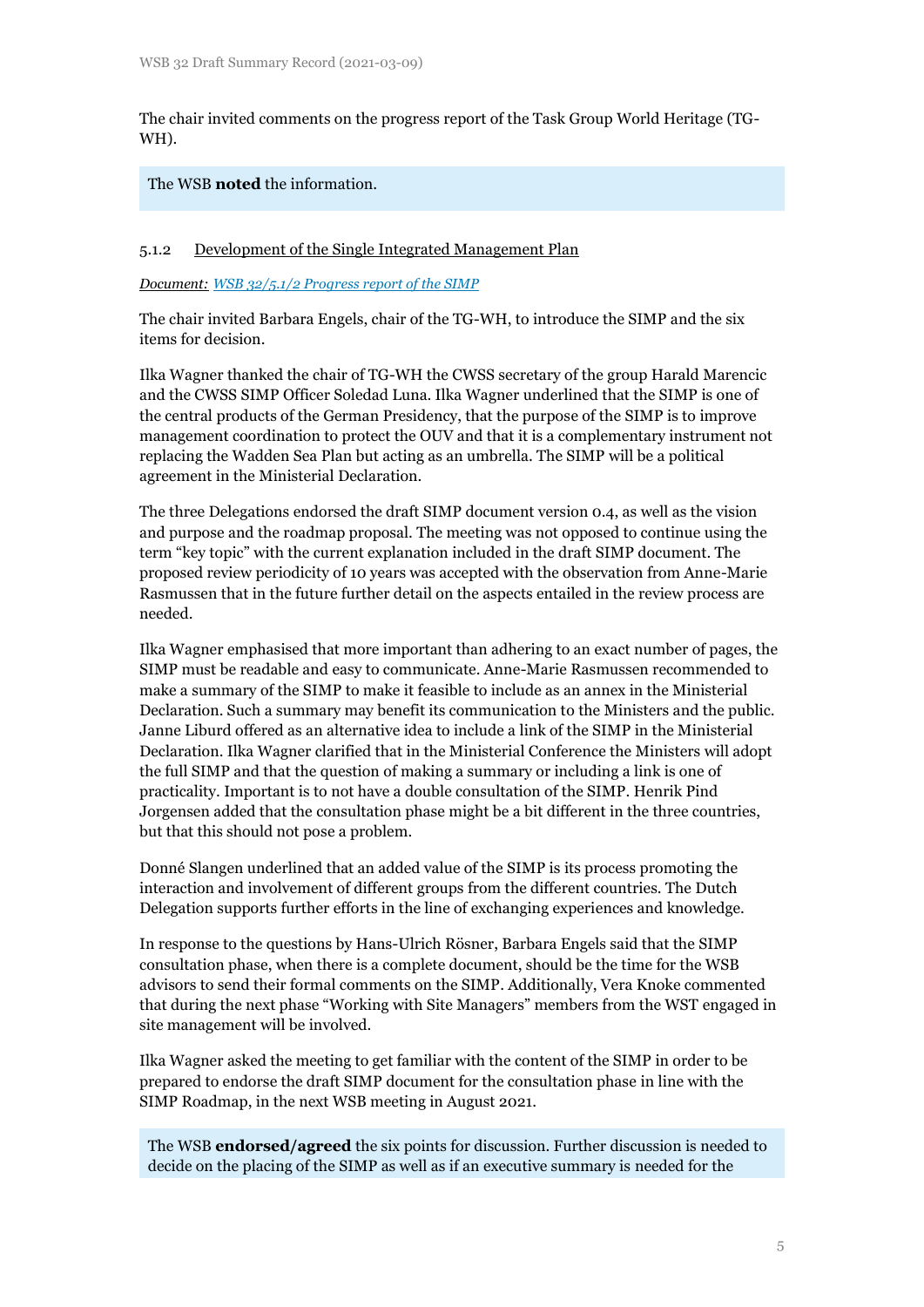Ministerial Declaration. The consultation phase should formally include the WST and the WSF. The consultation phase process might differ among the three countries.

#### 5.1.3 PROWAD LINK Progress Report

*Document: [WSB 32/5.1/3 PROWAD LINK progress report](https://www.waddensea-worldheritage.org/system/files/WSB-32-5-1-3%20prowad-link%20progress%20report.pdf)*

The chair opened a discussion on a planned extension of the Interreg project PROWAD LINK until end of 2022 with new activities in addition to the already approved budget neutral extension due to COVID-19 until May 2022.

Harald Marencic stressed the importance to focus on existing priorities, such as the Partnership Hub projects and to safeguard the employment of the CWSS Partnership Hub officer until the end of 2022, which would be enabled by the project extension.

The WSB **noted** the information and **supported** the project extension until end of 2022, within the framework given by the Leeuwarden Declaration.

#### 5.1.4 Trilateral Wadden Sea World Heritage Foundation

*Document: [WSB 32/5.1/4 World Heritage Foundation -](https://www.waddensea-worldheritage.org/system/files/WSB-32-5-1-4-Draft_Roadmap_World_Heritage_Foundation.pdf) Draft Roadmap*

Thomas Borchers, chair of the ad hoc WG Trilateral Wadden Sea World Heritage Foundation introduced the draft roadmap.

Donné Slangen and Anne-Marie Rasmussen were content with the progress and suggested to approve the draft statutes already before WSB 34 (Nov. 2021) to get more time for the national consultations.

Thomas Borchers thanked Carolin Galler, Bernard Baerends and Harald Marencic for their constructive and productive engagement.

The WSB **adopted** the roadmap and proposed to approve the draft statutes preferably before WSB 34.

#### 5.1.5 Report on Evaluation & Needs Assessment of the Sustainable Tourism Strategy Action Plan by Network Group Sustainable Tourism

#### *Document: [WSB 32/5.1/5 Evaluation & Needs Assessment of the STS Action Plan](https://www.waddensea-worldheritage.org/system/files/WSB%2032-5-1-5_report%20NG-ST.pdf)*

Theo Meskers stressed the importance of actively involving the municipalities in the implementation of the STS. The municipalities also support Visit Wadden and the Dutch World Heritage Coordinator. Theo Meskers suggested to communicate the Action Plan more widely and to better engage municipalities in the implementation of the Action Plan.

Harald Marencic thanked Theo Meskers for this positive indication and confirmed that the Network Group Sustainable Tourism has the aim to broaden participation and increase ownership amongst the relevant stakeholders including the tourism marketing organizations.

#### The WSB **noted** the information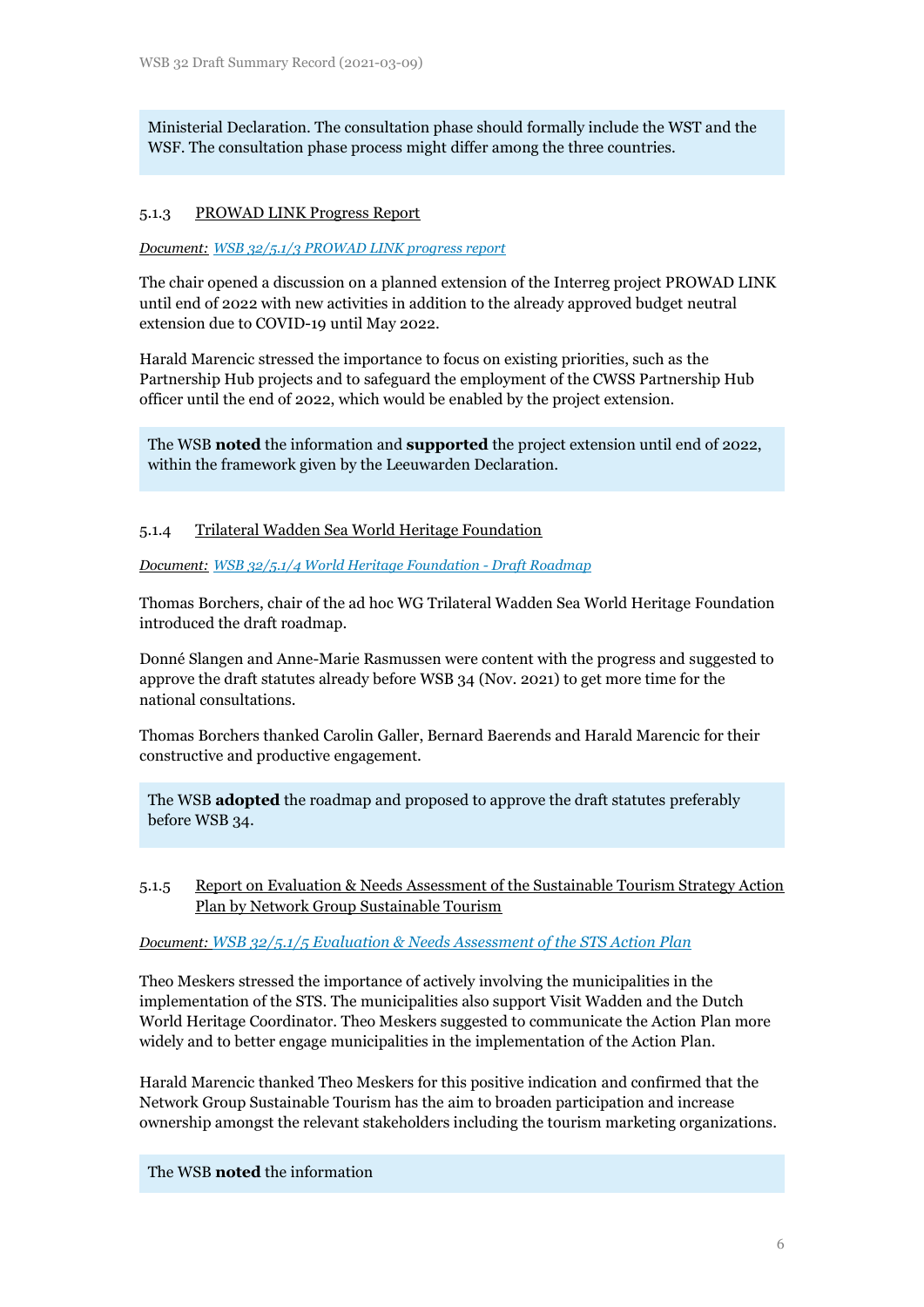### **5.2 Nature conservation and integrated ecosystem management**

#### 5.2.1 Progress Report TG-M

*Document: [WSB 32/5.2/1 TG-M progress report](https://www.waddensea-worldheritage.org/system/files/WSB-32-5-2-1-tg%20m%20progress%20report.pdf)*

The chair invited participants to comment on the TG-M progress report.

The WSB **noted** the information

5.2.2 Expert Group Marine Mammals – Terms of Reference (WSB 32/5.2/2)

*Document: [WSB 32/5.2/2 Expert Group Seals New Terms of Reference](https://www.waddensea-worldheritage.org/system/files/WSB%2032-5-2-2%20EG-Seals%20new%20TOR.pdf)*

Ursula Siebert as chair of the Expert Group Seals (EG-Seals) introduced changes to the current Terms of Reference (ToR) of EG-Seals as adopted at WSB 28, 14 March 2019. Proposed changes based on a request by WSB 30 to include harbour porpoises. EG-Seals further proposed to re-name the group to EG Marine Mammals (EG-MM).

Ilka Wagner thanked Ursula Siebert for the information and underlined that the focus of the group should remain on seals, and that harbour porpoises should be treated in the context of the Wadden Sea.

The WSB **adopted** the amended ToR and new name of the Expert Group as EG-Marine Mammals (EG-MM).

#### 5.2.3 Expert Group Swimway – Terms of Reference (WSB 32/5.2/3)

*Document: [WSB 32/5.2/3 Expert Group Swimway Draft Terms of Reference](https://www.waddensea-worldheritage.org/system/files/WSB-32-5-2-3-ToR%20EG-Swimway.pdf)*

Donné Slangen informed on reservations from the Netherlands, as Dutch representation in the Expert Group and hence for fulfilling the tasks outlined in the ToR could not be specified before discussion of priorities at the next Ministerial Conference in 2022.

The WSB **adopted** the Terms of Reference for the new Expert Group Swimway (EG-Swimway), noting the Dutch reservation regarding Dutch representation in this Expert Group.

#### 5.2.4 Swimway policy statement (WSB 32/5.2/4)

*Document: [WSB 32/5.2/4 Swimway policy statement](https://www.waddensea-worldheritage.org/system/files/WSB-32-5-2-4-Swimway-policy-statement.pdf)*

Hans-Ulrich Rösner noted the exclusion of fisheries in the document and requested the WSB to adequately address fisheries in the trilateral cooperation, e.g., by installing a trilateral group.

The WSB **noted** the information in support of the conclusions and recommendations of the Swimway policy statement.

The WSB further **noted** the necessity to adequately deal with the topic of sustainable fisheries in the Trilateral Cooperation.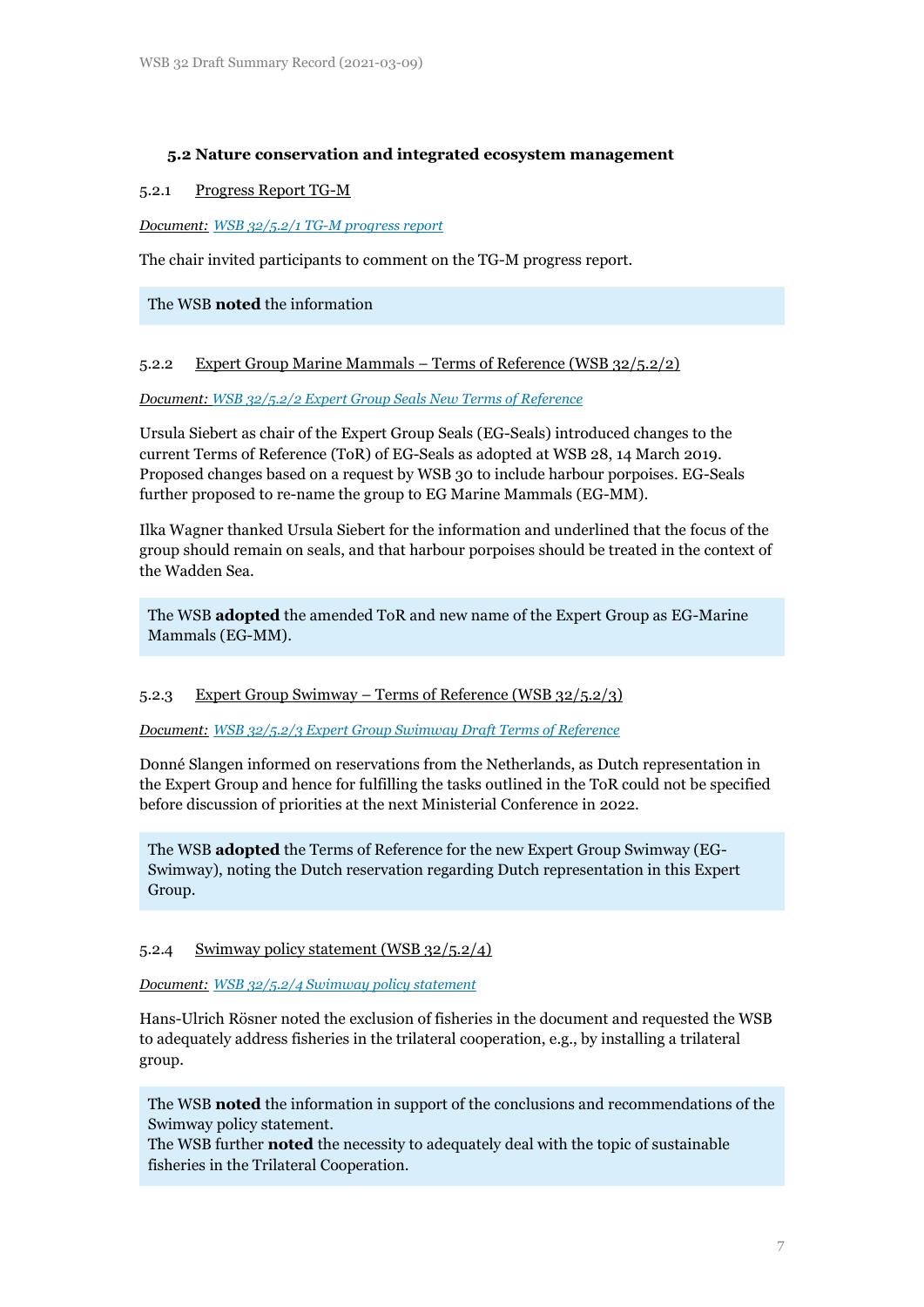### 5.2.5 Expert Marine litter inventory and note (WSB 32/5.2/5)

#### *Document: [WSB 32/5.2/5 TG-M Marine Litter inventory](https://www.waddensea-worldheritage.org/system/files/WSB-32-5-2-5-tg%20m%20marine%20litter.pdf)*

The chair invited comments on the inventory marine litter or on-going work of TG-M as outlined in the paper.

The WSB **noted** the information.

## **5.3 Climate**

#### *Document: [WSB 32/5.3 Climate Vulnerability Index \(CVI\) phase 1 workshop report](https://www.waddensea-worldheritage.org/system/files/WSB-32-5-3%20climate-vulnerability-index-report-phase-1.pdf)*

The chair introduced the workshop report of the first phase of the Climate Vulnerability Index (CVI) on community vulnerability and informed on the second phase of the CVI on Community Vulnerability, which had been held shortly before the WSB meeting. She thanked all contributors for conducting the CVI workshops, which was not an easy task.

Janne Liburd stressed the challenge in assessing economic, social and cultural components in the CVI process and underlined the importance to include humanities in future activities.

Angelique Nielen offered a presentation on the CVI progress by the chair of EG-C, Robert Zijlstra at the WSB 33 meeting in August 2021.

The WSB **noted** the information and **welcomed** a presentation of Robert Zijlstra for a more detailed discussion at WSB 33.

#### **5.4 Trilateral monitoring and assessment programme**

#### 5.4.1 TG-MA progress report

#### *Document: [WSB 32/5.4 TG-MA progress report](https://www.waddensea-worldheritage.org/system/files/WSB-32-5-4%20TG-MA%20Progress%20Report.pdf)*

Adi Kellerman, chair of the TG-MA introduced the progress report.

Anne-Marie Rasmussen and Donné Slangen agreed with the Terms of Reference for the QSR Editorial Board and the Dutch Delegation would submit two names in a short time. Ilka Wagner expressed that the German Delegation noted the ToR but needed more time to discuss some points internally and will provide written comments within one week. The chair underlined that the editorial board should provide an independent assessment and that it is urgent to install it soon in order to accomplish the planned QSR Thematic Reports.

Anne-Marie Rasmussen expressed concern whether sufficient time and resources were in place to prepare 14 QSR Thematic Reports in the timeline of the workplan. The chair suggested that TG-MA should investigate possibility to further prioritise the QSR Thematic Reports to be completed in 2021.

Adi Kellerman added that TG-MA had already reduced its ambition to a limited number of QSR Thematic Reports based on the ISWSS and the SIMP, as well as additional selected reports.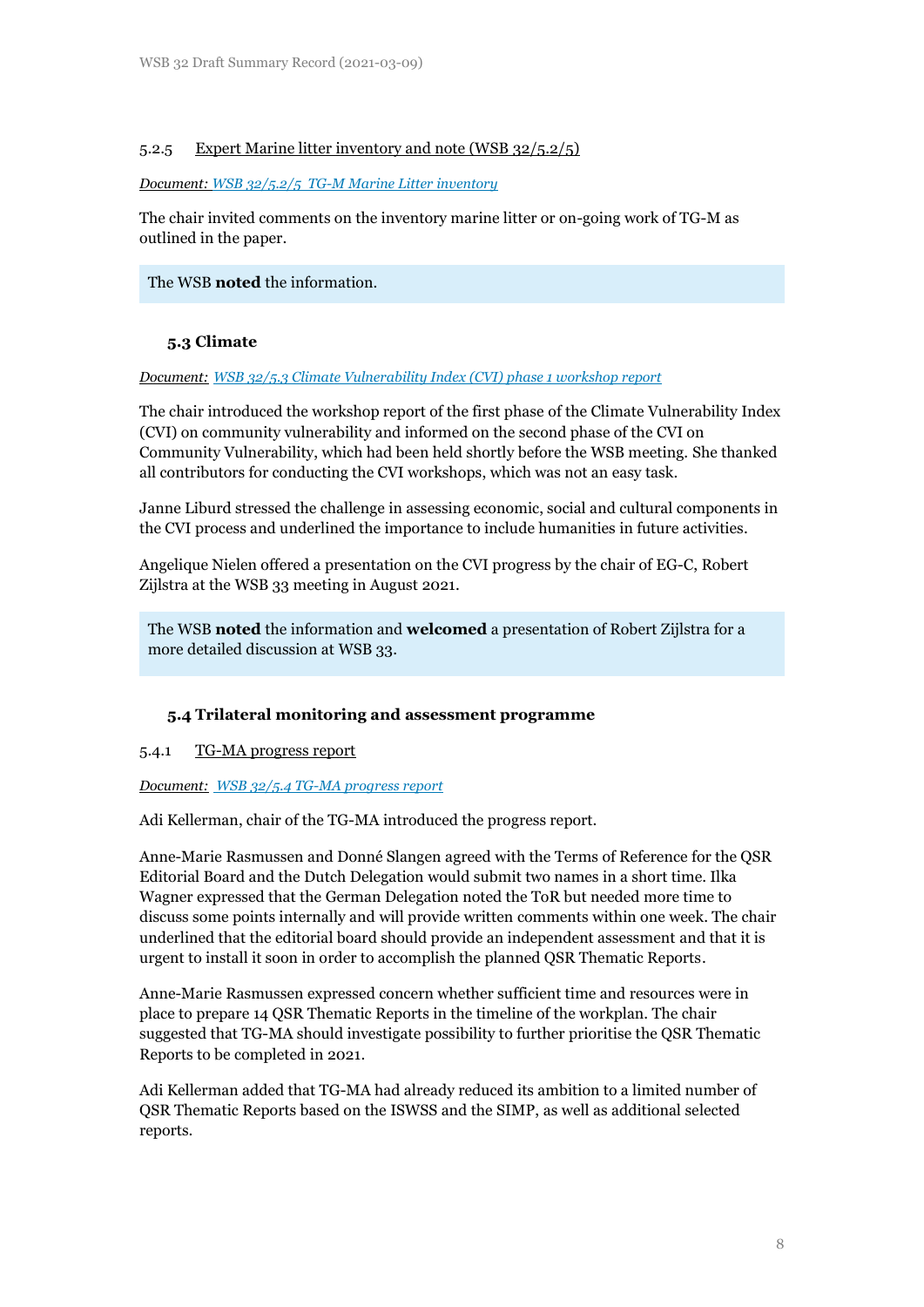The WSB **noted** the information and agreed to wait for the final remarks on the TOR of the QSR-EB by the German delegation within one week.

#### **5.5 Science cooperation**

*Document: [WSB 32/5.5 Trilateral Programming Committee on Wadden Sea Research Progress](https://www.waddensea-worldheritage.org/system/files/WSB-32-5-5-Progress%20report%20TPC-WSR.pdf)  [Report](https://www.waddensea-worldheritage.org/system/files/WSB-32-5-5-Progress%20report%20TPC-WSR.pdf)*

The chair introduced the progress report of the Trilateral Programming Committee on Wadden Sea Research.

#### The WSB **noted** the information

#### **5.6 Communication and education**

#### 5.6.1 Internal assessment of the 2012 TWSC communication strategy

*Document: [WSB 32/5.6/1 Internal assessment of the 2012 TWSC communication strategy](https://www.waddensea-worldheritage.org/system/files/WSB-32-5-6-1-Internal%20evaluation%20communication%20strategy_0.pdf)*

The Meeting thanked Annika Bostelmann for the comprehensive internal evaluation of the communication strategy and recognised the need of updating and streamlining the current strategy to adapt it to the latest technological advancements, including the use of social media professionally. The meeting discussed if there is the need of a professional external evaluation by a consultant.

Annika Bostelmann explained that the partners will be included in the evaluation of the strategy which includes both a strategic content and implementation measures. Donné Slangen requested to emphasise in the strategy that communication is based on facts and figures, not opinions since these may be political.

Anne-Marie Rasmussen, Janne Liburd and Vera Knoke suggested to further analyse the internal evaluation and, on this basis, discuss if an external evaluation is needed and specific tasks to be achieved.

Annika Bostelmann suggested that the three Delegations nominate a subgroup from the WSB to have a closer look at the internal evaluation and advise how to go further. CWSS will make a respective request for nomination. Finally, she reminded the meeting that she will be on parental leave from mid-March to October.

The WSB **agreed** on nominating a subgroup to analyse the internal evaluation and assess if an external evaluation is needed. In the next (or a later) meeting the subgroup to provide a recommendation on what would be potentially needed.

#### 5.6.2 Media review 2020

*Document: [WSB 32/5.6/2 Media review 2020](https://www.waddensea-worldheritage.org/system/files/WSB-32-5-6-2-Media%20review%202020.pdf)*

In response of the question by Karin Lochte, Annika Bostelmann explained that the TWSC social media has followers from everywhere in the country in the three nations and emphasised that most followers are from the Wadden Sea Region which is a good indication for the feeling of ownership among Wadden Sea residents.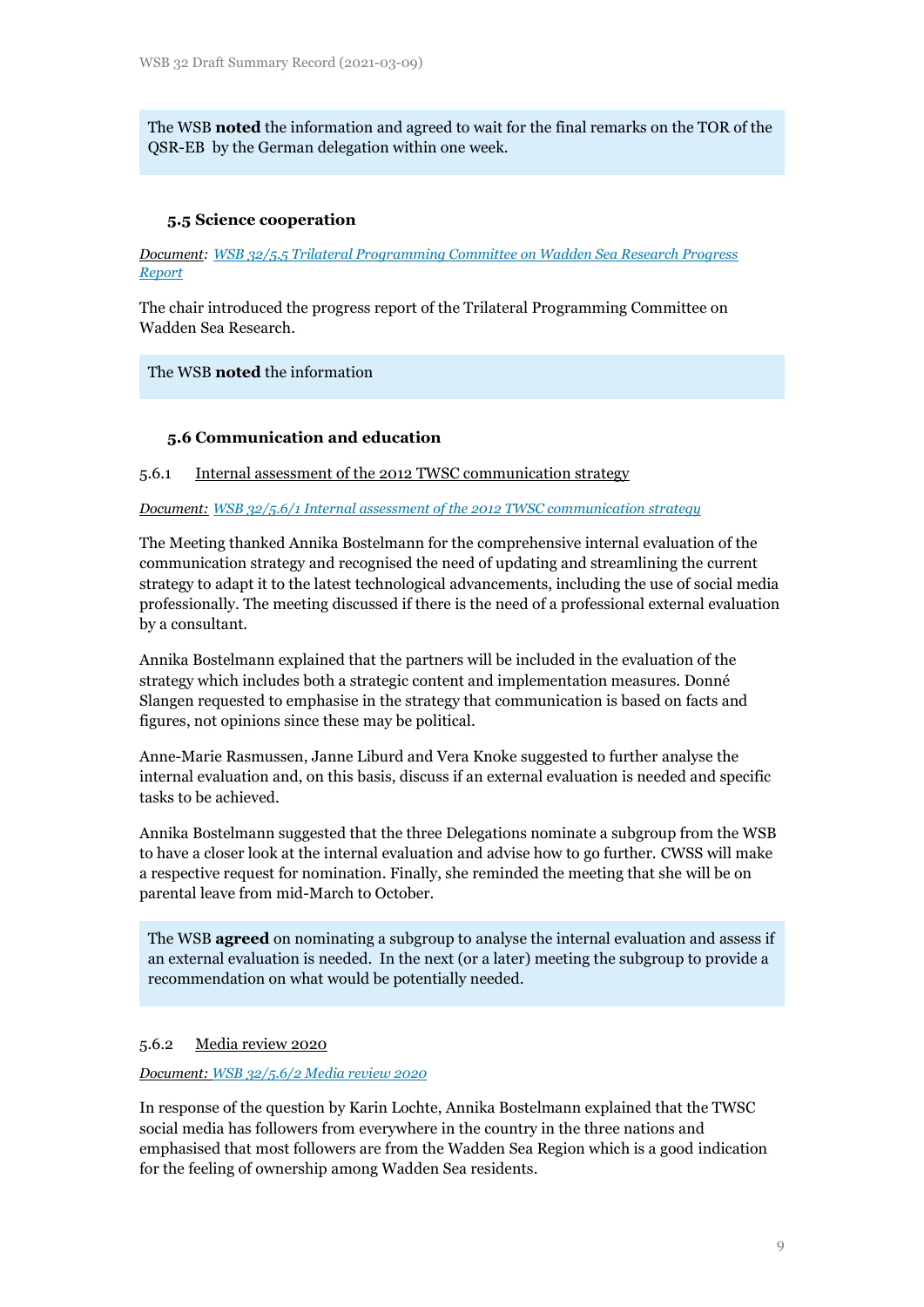## The WSB **noted** the information

#### 5.6.3 IWSS Workshop Report 2020

Document: *[WSB 32/5.6/2 Media review 2020](https://www.waddensea-worldheritage.org/system/files/WSB-32-5-6-3-IWSS%20Workshop%20Report%202020.pdf)*

The WSB **noted** the information

## **6. Wadden Sea World Heritage Partnership Hub**

#### *Document: [WSB 32/6/1 Progress Report of the Operational Team Partnership Hub](https://www.waddensea-worldheritage.org/system/files/WSB-32-6-1-OPteamPH%20progress%20report.pdf)*

Margrita Sobottka as secretary of the OPTeamPH introduced the document with Annex 1 (principles for common projects), Annex 2 (organisational setting of the Partnership Hub) and Annex 3 (Draft annual work programme of the Partnership Hub). She shared the good news that the building permission for the new Partnership Centre was granted and a press event would be organized on 24 March.

The chair requested adding to the principles that common projects may be supported by seed money, but not with full funding, to clarify that the PH is a tool to support partners to access other funding sources rather than funding mechanism in itself. She welcomed the large number of activities that have already started and thanked the OPTeamPH for their work.

Ilka Wagner underlined the line of communication that the next Ministerial Conference is planned to be held in the new building.

The WSB **noted** the information and **approved** the proposals in the document, under inclusion, e.g., in Annex 1, that, in principle, the Hub would support common projects by seed money, but not with full funding.

## **7. Trilateral Wadden Sea Cooperation**

*Document: [WSB 32/7 Annual workplan by the CWSS](https://www.waddensea-worldheritage.org/system/files/WSB-32-7%20-rev.1-%20Annual%20Workplan%20by%20CWSS.pdf)*

The delegations thanked CWSS for a good overview, easy to follow progress and that can support the policy assessment report.

The WSB **agreed** on the workplan as a rolling document

## *8.* **Trilateral Governmental Conference 2022**

*Documents: WSB 32/8/1 [Roadmap towards the 14th Trilateral Governmental Conference](https://www.waddensea-worldheritage.org/system/files/WSB-32-8%20-Draft%20Roadmap%20TGC%202022.pdf)  [\(TGC\), 2022](https://www.waddensea-worldheritage.org/system/files/WSB-32-8%20-Draft%20Roadmap%20TGC%202022.pdf)*

Ilka Wagner, in the name of the German Delegation, introduced the draft roadmap towards the 14th TGC to be held in Wilhelmshaven on 29 November to 1 December 2022. Any comments or amendments are welcome and should be submitted by the end of April 2021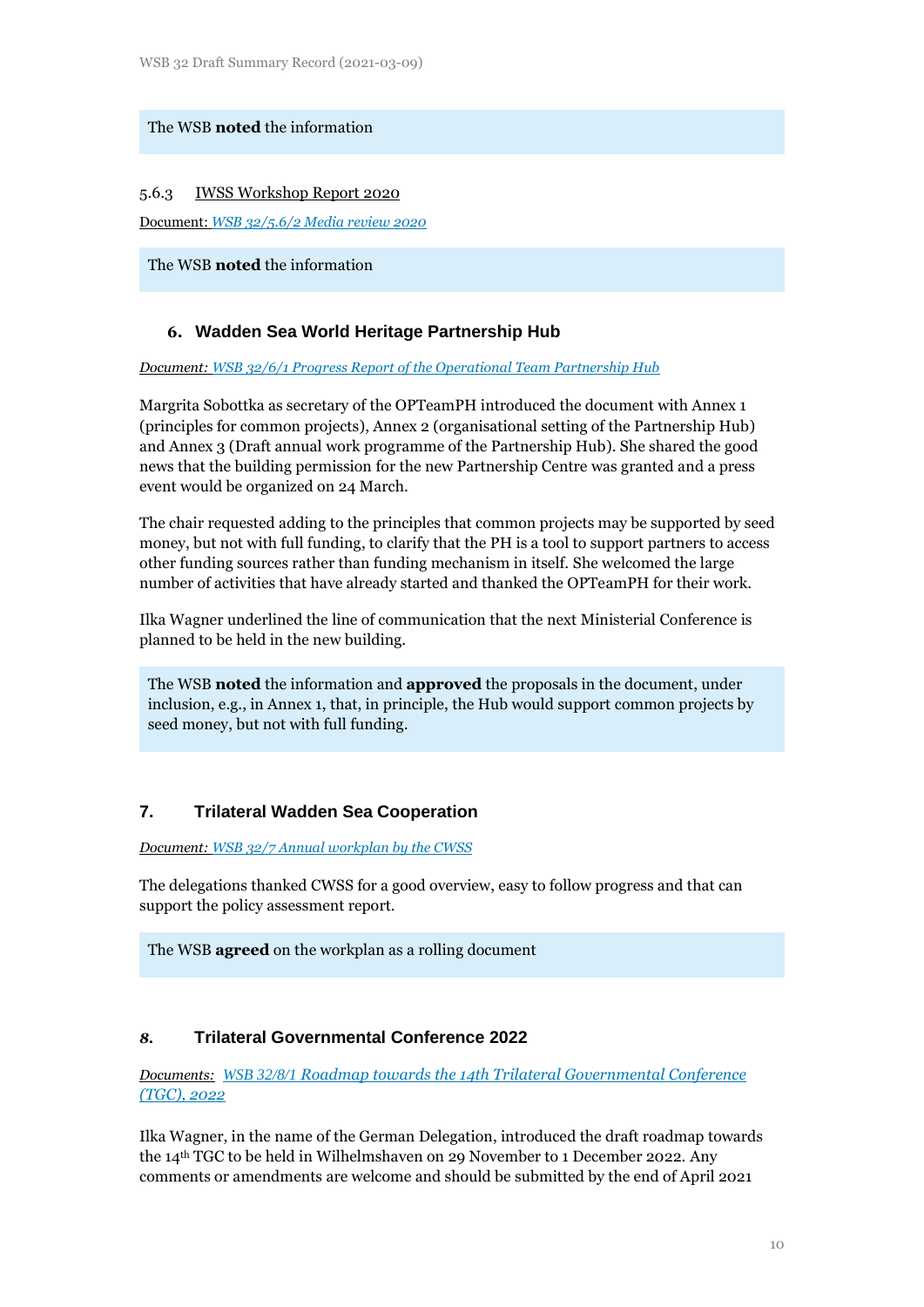In preparation for the Ministerial Declaration, Germany proposes to re-establish a Drafting Group (MD-DG) and asked delegations to nominate participants to the Secretariat by the end of April.

The Danish and the Dutch Delegations welcomed the draft outline and thanked the German Delegation for doing it this early in the process.

Preben Friis-Hauge expressed the willingness from the WSF to support the TGC with for example, materials or side events.

The WSB **welcomed** the information.

## **9. Wadden Sea Board Advisors: Wadden Sea Forum; Wadden Sea Team**

#### **9.1 Progress Wadden Sea Forum**

*Document: [WSB 32/9/1 Information about WSF activities](https://www.waddensea-worldheritage.org/system/files/WSB-32-9-1%20WSF.pdf)*

Preben Friies-Hauge introduced the new Managing Director of the WSF, Frank Ahlhorn.

He informed on activities of the WSF and emphasised progress in the round table approach on shipping, which is planned as online event for end of April 2021. He underlined the importance of the project proposals (WSB23/9/2) for the round table. Frank Ahlhorn informed on on-going in-depth interviews for the round table. The chair of the Round Table will be Ms Janne Liburd. Furthermore, WSF thanked Janne Liburd and CWSS/Partnership Hub and the members of the TG-M for their support.

The WSB **welcomed** Frank Ahlhorn as new Managing Director

The WSB **noted** the information, **welcomed** the progress in the round table shipping and **agreed** with the suggested programme.

#### **8.1 Proposal Wadden Sea Forum; Wadden Sea Team**

*Document: [WSB 32/9/2 Project proposal on shipping by the Wadden Sea Team and the Wadden Sea](https://www.waddensea-worldheritage.org/system/files/WSB-32-9-2-WST_WSF_Shipping_proposal_21-02-11_final.pdf)  [Forum](https://www.waddensea-worldheritage.org/system/files/WSB-32-9-2-WST_WSF_Shipping_proposal_21-02-11_final.pdf)*

Frank Ahlhorn informed on a two-step approach for a joint proposal of Wadden Sea Forum and Wadden Sea Team, on basis of a previous proposal by the WST [\(WSB 31/7.2 Outline](https://www.waddensea-worldheritage.org/system/files/WSB-31-7-2-Outline_Shipping_project_WSTeam.pdf)  [Shipping project WSTeam\)](https://www.waddensea-worldheritage.org/system/files/WSB-31-7-2-Outline_Shipping_project_WSTeam.pdf). WST and WSF request seed funding from WSB for a first step "Sharing and developing knowledge" (enclosed as WSB 32/9/2). For the second step, WSF and WST are in an initiation phase for proposal submission to the German Federal Environmental Foundation (Deutsche Bundesstiftung Umwelt DBU).

Hans-Ulrich Rösner underlined the close cooperation between the Wadden Sea Forum and the Wadden Sea Team in preparation of proposals and requested a timely response.

Ilka Wagner welcomed the general content of the project, as well as the model of combining seed funding and DBU contributions. As positive signal from German delegates, she expressed willingness to secure funding.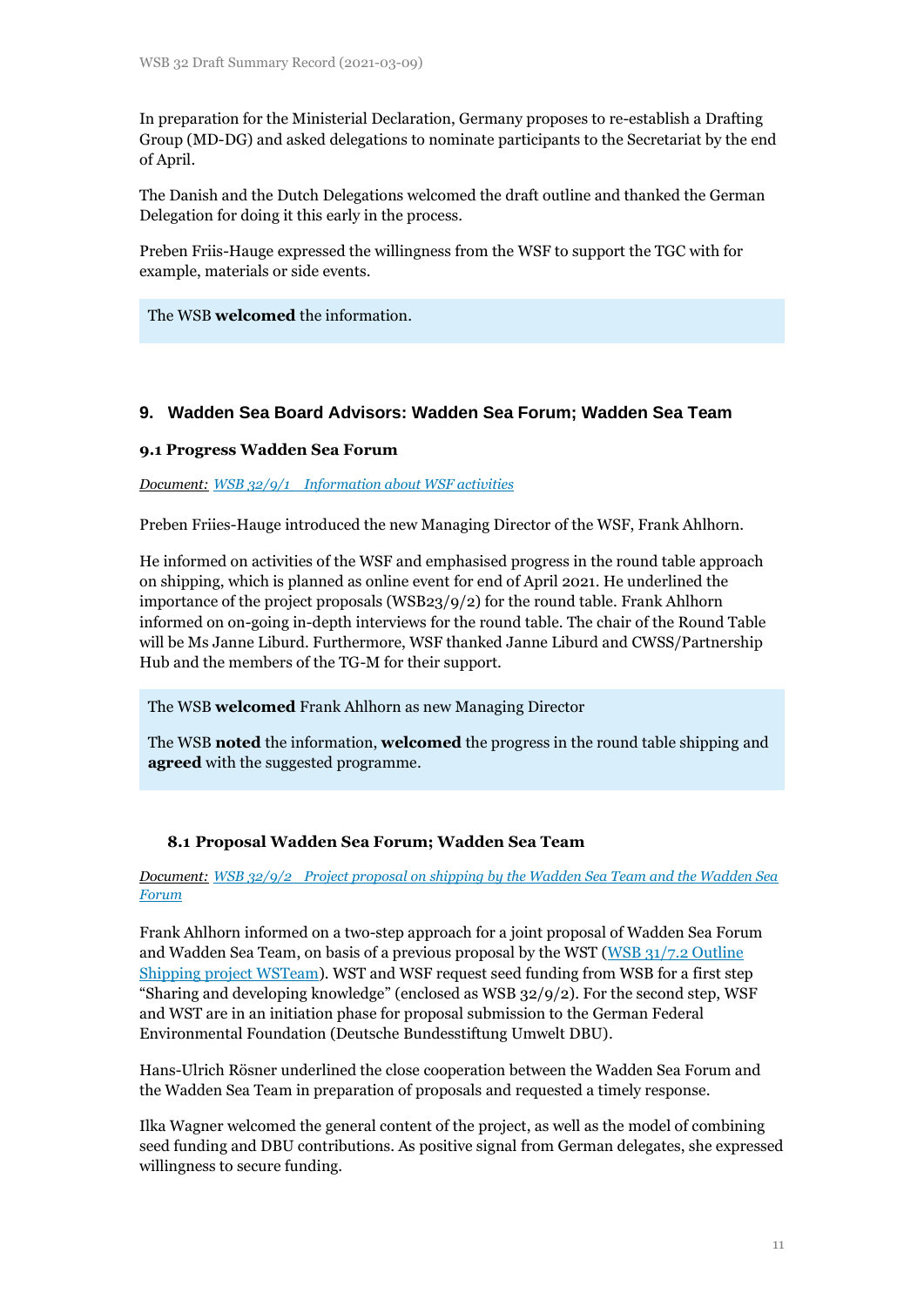The chair underlined the importance to present the two steps as one proposal to enable the WSB to contribute seed funding.

The WSB generally **agreed** on financially supporting the WSF & WST proposal on shipping with seed money, under the condition that additional funding is applied for (e.g. by DBU) and final issues in the proposal are clarified with the focal points. The focal points will come back to WSF and WST within the next two weeks.

## **9. Any other business**

There was no other business.

## **10. Next meeting**

Two more meetings are scheduled in 2021; 27 August, Wilhelmshaven, the day after the Wadden Sea Day, and 18 November in Denmark

Ilka Wagner requested timely information on travel requirements (e.g., vaccination document).

The chair requested CWSS to schedule the WSB meetings in 2022 including the optional ones as presented in the draft roadmap towards the 14th TGC. She also suggested to consider having online meetings in case the WSB needs to meet for short discussion and decision on only a few points.

The WSB **noted** the information.

## **11. Closing**

The chair closed the meeting at 14:30 on 4 March 2021 and thanked participants for their patience, discipline, and contributions to this meeting.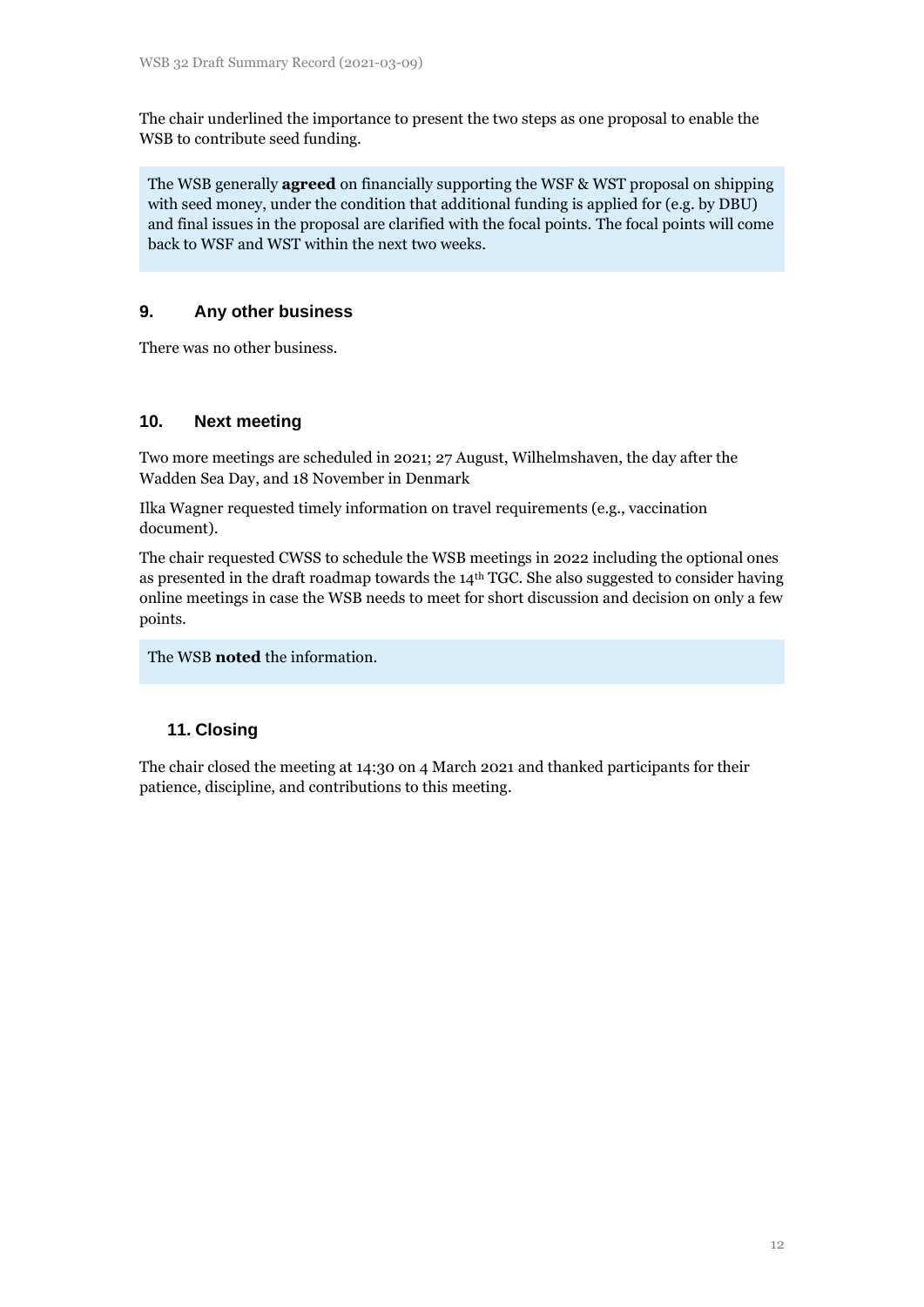# **ANNEX 1: List of participants**

# LIST OF PARTICIPANTS

# **32 nd meeting of the Wadden Sea Board (WSB 32)**



04 March 2021 Online meeting

| <b>Chair</b>                                                                                                                                                                                                                                                                                                                                                                                                                                                                                               |                                                                                                                                                                                                                                                                                                                                                                                                                                   |
|------------------------------------------------------------------------------------------------------------------------------------------------------------------------------------------------------------------------------------------------------------------------------------------------------------------------------------------------------------------------------------------------------------------------------------------------------------------------------------------------------------|-----------------------------------------------------------------------------------------------------------------------------------------------------------------------------------------------------------------------------------------------------------------------------------------------------------------------------------------------------------------------------------------------------------------------------------|
| <b>Prof. Karin Lochte</b><br>Deutsche Allianz Meeresforschung<br>Burbarg 11<br>24226 Heikendorf<br>Mobile: +49 170 9184620<br>E-Mail: Lochte@deutsche-meeresforschung.de                                                                                                                                                                                                                                                                                                                                   |                                                                                                                                                                                                                                                                                                                                                                                                                                   |
| <b>Denmark</b>                                                                                                                                                                                                                                                                                                                                                                                                                                                                                             |                                                                                                                                                                                                                                                                                                                                                                                                                                   |
| <b>Ms Anne-Marie Vægter Rasmussen</b><br>Ministry of Environment and Food of Denmark<br><b>Environmental Protection Agency</b><br>Tolderlundsvej 5<br>5000 Odense C<br>Phone: +45 72 54 47 22<br>Mobile: +45 21 78 28 01<br>E-Mail: anvra@mst.dk<br><b>Ms Janne Liburd</b><br>Professor, D.Phil., PhD, Department of Design and<br>Communication, Director, Centre for Tourism,<br><b>Innovation and Culture</b><br>Universitetsparken 1, DK-6000 Kolding<br>Phone: +45 6550 1576<br>Mobile: +45 2813 9918 | <b>Mr Martin Petersen</b><br>Head of Department,<br>Ministry of the Environment and Food,<br>Environmental Protection Agency,<br>Skovridervej 3,<br>DK - 6510 Gram<br>Phone: +45 2078 2279<br>E-Mail: mpete@mst.dk<br><b>Ms Christina Egsvang Føns</b><br><b>Environmental Executive</b><br>Esbjerg Kommune<br>Torvegade 74<br>DK-6700 Esbjerg<br>Phone: $+4576161399$<br>Mobile: +45 20473563<br>E-Mail: chfns@esbjergkommune.dk |
| E-Mail: liburd@sdu.dk                                                                                                                                                                                                                                                                                                                                                                                                                                                                                      |                                                                                                                                                                                                                                                                                                                                                                                                                                   |
| <b>Germany</b>                                                                                                                                                                                                                                                                                                                                                                                                                                                                                             |                                                                                                                                                                                                                                                                                                                                                                                                                                   |
| <b>Ms Ilka Wagner</b><br>Head of Division Marine Nature Conservation<br>Federal Ministry for the Environment, Nature<br>Conservation and Nuclear Safety, Germany<br>Zimmerstrasse 69<br>D- 10117 Berlin<br>Phone: +49 30 18 305 2780<br>Mobile: +49 173 276 3460<br>E-Mail: ilka.wagner@bmu.bund.de                                                                                                                                                                                                        | <b>Ms Vera Knoke</b><br>Ministry of Energy, Agriculture, the Environment,<br>Nature and Digitalization Schleswig-Holstein,<br>Mercatorstrasse 3<br>D - 24106 Kiel<br>Phone: +49 (0) 431-988 7288<br>Fax: +49 (0) 431 988 615 7288<br>E-Mail: vera.knoke@melund.landsh.de                                                                                                                                                          |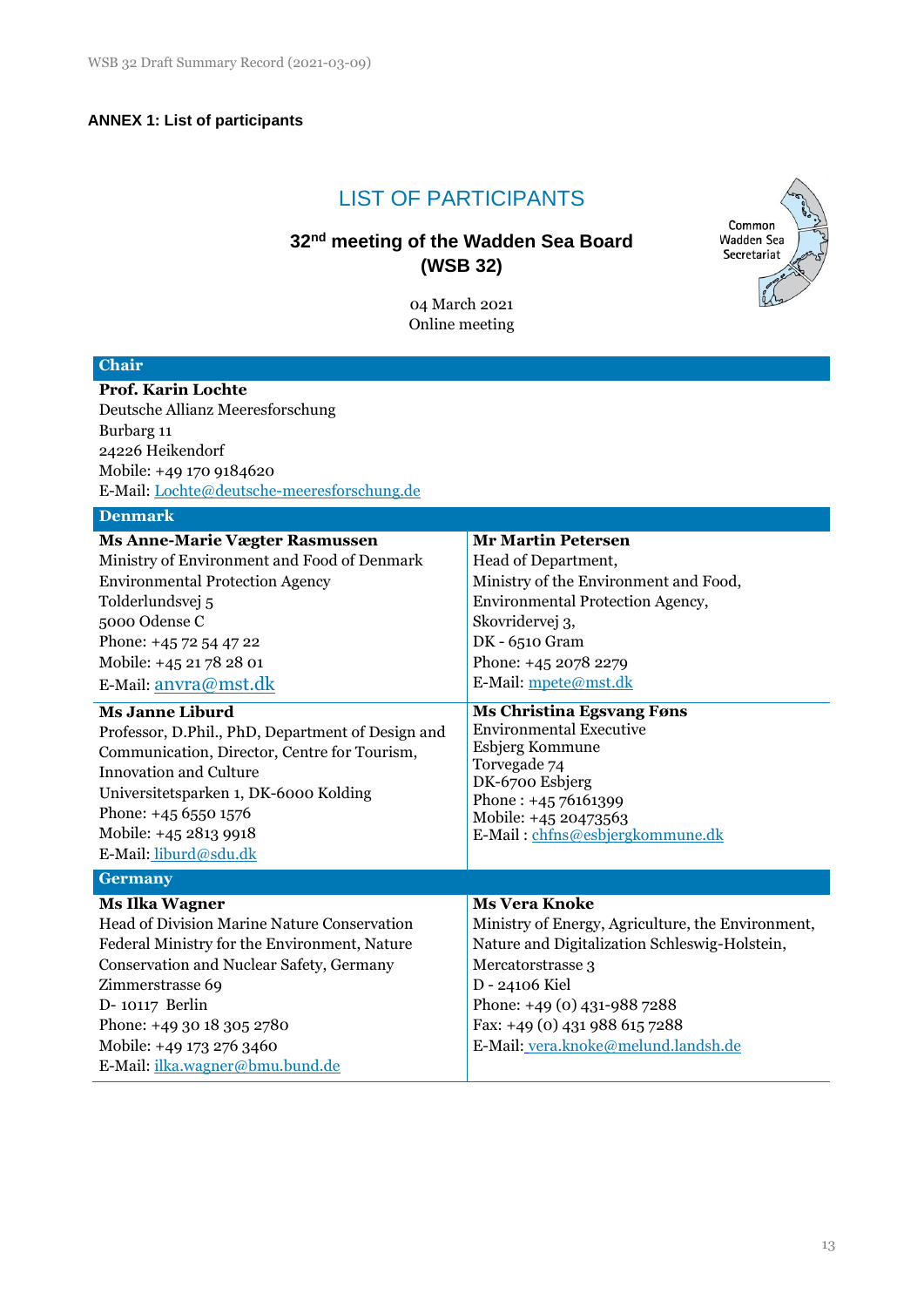| <b>Ms Ingelore Hering/Ms Carolin Galler</b>    | Mr Klaus Janke                                     |  |  |
|------------------------------------------------|----------------------------------------------------|--|--|
| Ministry for Environment, Energy, Building and | Environmental authority of the free Hanseatic city |  |  |
| Climate Protection of Lower Saxony             | of Hamburg (BUE),                                  |  |  |
| Archivstraße 2                                 | National Park Administration Hamburg               |  |  |
| D-30169 Hannover                               | Neuenfelder Str. 19                                |  |  |
| Phone: +49 511 120 3338                        | D-21109 Hamburg                                    |  |  |
| E-Mail: ingelore.hering@mu.niedersachsen.de    | Phone: +49 40 428403392                            |  |  |
| And                                            | Mobile: +49 178 860 2827                           |  |  |
| Phone: $+49(0)$ 511 120 3378                   | E-Mail: klaus.janke@bue.hamburg.de                 |  |  |
| E-Mail: carolin.galler@mu.niedersachsen.de     |                                                    |  |  |
|                                                |                                                    |  |  |
| <b>Netherlands</b>                             |                                                    |  |  |
| Mr Donné Slangen                               | <b>Ms Angelique Nielen</b>                         |  |  |
| Manager Nature and Water at Ministry of        | Ministry of Infrastructure and Water Management    |  |  |
| Agriculture, Nature and Food Quality           | Rijnstraat 8                                       |  |  |
| PO Box 20401                                   | NL-2515 XP Den Haag                                |  |  |
|                                                | Phone: +31 (0) 6 21689848                          |  |  |
| NL-2500 EK Den Haag                            |                                                    |  |  |
| Phone: +31 (0)70 3798822 (secr)                | E-Mail: angelique.nielen@minienw.nl                |  |  |
| E-Mail: d.l.m.slangen@minlnv.nl                |                                                    |  |  |
| <b>Mr. Henk Staghouwer</b>                     | <b>Mr Theo Meskers</b>                             |  |  |
| Deputy Agriculture and Fishery,                | Alderman for Economic Affairs, Municipality of     |  |  |
| Landscape and Nature                           | Hollands Kroon, Netherlands                        |  |  |
| Province of Groningen                          | Postbus 8                                          |  |  |
| Postbus 610                                    | 1760 AA Anna Paulowna                              |  |  |
| NL - 9700 AP Groningen                         | Phone: $+31(0)883215220$ (secr)                    |  |  |
| Phone: +31 50 - 316 41 26                      | E-Mail: theomeskers@hollandskroon.nl               |  |  |
| E-Mail: h.staghouwer@provinciegroningen.nl     |                                                    |  |  |
| <b>Advisors WSF</b>                            |                                                    |  |  |
| Mr. Preben Friis-Hauge                         | Mr. Frank Ahlhorn                                  |  |  |
| Wadden Sea Forum                               | Wadden Sea Forum                                   |  |  |
| Varde Kommune                                  | Virchowstr. 1                                      |  |  |
| City Council                                   | D - 26382 Wilhelmshaven                            |  |  |
| Bytoften 2                                     | Phone: +49 4421 910818                             |  |  |
| DK – 6800 Varde                                | E-Mail: ahlhorn@waddensea-forum.org                |  |  |
| Phone: $\pm$ 45 (60) 21 45 44                  |                                                    |  |  |
| E-Mail: prfh@varde.dk                          |                                                    |  |  |
| <b>Advisors Environment</b>                    |                                                    |  |  |
| Mr Hans-Ulrich Rösner                          | <b>Mr Marco Brodde</b>                             |  |  |
| Wadden Sea Team                                | Danish Ornithological Society                      |  |  |
| WWF Germany, Head of                           | Phone: +45 30 35 16 37                             |  |  |
| Wadden Sea Office                              | E-Mail: MarcoRohdeBrodde@gmail.com                 |  |  |
| Hafenstraße 3                                  |                                                    |  |  |
| D - 25813 Husum                                |                                                    |  |  |
| Phone: +49 151 122 90 848                      |                                                    |  |  |
| E-Mail: roesner@wwf.de                         |                                                    |  |  |
|                                                |                                                    |  |  |
|                                                |                                                    |  |  |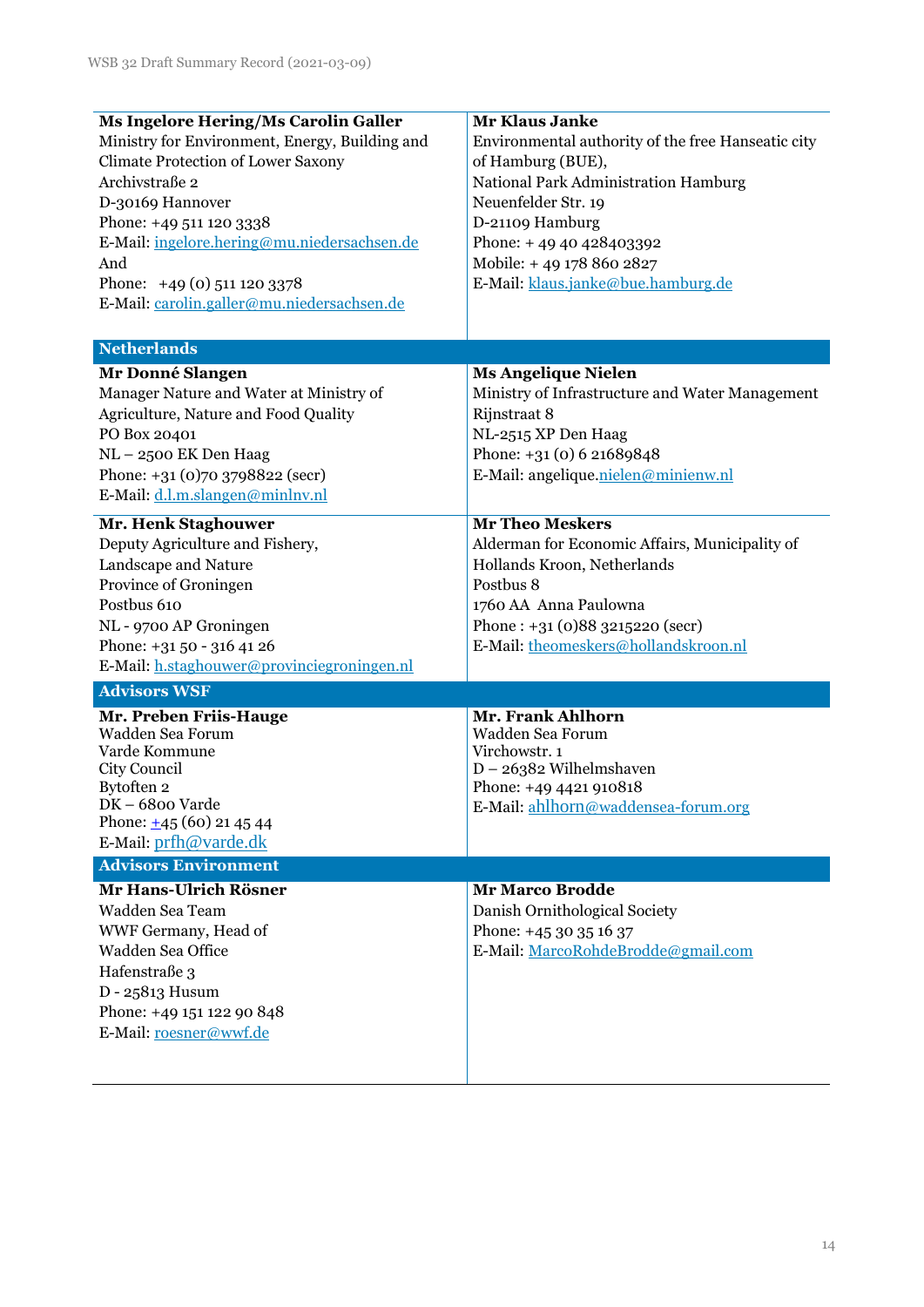| Mr Henk de Vries<br>It Fryske Gea, Director<br>Postbus 3    |                                                   |  |  |
|-------------------------------------------------------------|---------------------------------------------------|--|--|
| 9244 ZN Beetsterzwaag                                       |                                                   |  |  |
| Phone: $+31(512)381448$                                     |                                                   |  |  |
| Mobile: +31 (6) 21 53 63 54                                 |                                                   |  |  |
| E-Mail: h.devries@itfryskegea.nl                            |                                                   |  |  |
|                                                             |                                                   |  |  |
| <b>Common Wadden Sea Secretariat</b>                        |                                                   |  |  |
| <b>Mr Harald Marencic</b>                                   | <b>Ms Annika Bostelmann</b>                       |  |  |
| <b>Deputy Executive Secretary</b>                           | <b>Ms Soledad Luna</b>                            |  |  |
|                                                             | <b>Ms Kristine Meise</b>                          |  |  |
|                                                             | <b>Ms Julia Busch</b>                             |  |  |
|                                                             |                                                   |  |  |
|                                                             |                                                   |  |  |
| <b>Supporting Staff</b>                                     |                                                   |  |  |
| <b>Mr Thomas Borchers</b>                                   | <b>Ms Margrita Sobottka</b>                       |  |  |
| Federal Ministry for the Environment, Nature                | National Park Authority Lower Saxony              |  |  |
| Conservation and Nuclear Safety, Germany                    | Virchowstr. 1                                     |  |  |
| Robert-Schuman-Platz 3                                      | D-26382 Wilhelmshaven                             |  |  |
| D-53175 Bonn                                                | Phone: +49 4421 911 277                           |  |  |
| Phone: +49 228 99 305 2629                                  | Mobile: +49 172 4421684                           |  |  |
| Mobile: +49 173 2843906                                     | E-Mail: Margrita.Sobottka@nlpv-                   |  |  |
| E-Mail: Thomas.Borchers@bmu.bund.de                         | wattenmeer.niedersachsen.de                       |  |  |
| <b>Mr Floris van Bentum</b>                                 | <b>Mr Karst Jaarsma</b>                           |  |  |
| Directorate-General for Public Works and Water              | Ministry of Agriculture, Nature and Food Quality  |  |  |
| Management                                                  | Directorate-General Nature, Fisheries and Rural   |  |  |
| Directorate Noord-Nederland                                 | Area                                              |  |  |
| PO Box 2301                                                 | Postbus 20401                                     |  |  |
| NL-8901 JH Leeuwarden                                       | NL-2500 EK The Hague<br>Phone: $+31(0)6485860$    |  |  |
| E-Mail: floris.van.bentum@rws.nl                            | E-Mail: k.c.a.jaarsma@minezk.nl                   |  |  |
|                                                             |                                                   |  |  |
| <b>Ms Janne Lieven</b>                                      | <b>Ms Maren Bauer</b>                             |  |  |
| Environmental authority of the free Hanseatic city of       | Ministry of Energy, Agriculture, the Environment, |  |  |
| Hamburg (BUE),                                              | Nature and Digitalization Schleswig-Holstein      |  |  |
| National Park Administration Hamburg<br>Neuenfelder Str. 19 | Mercatorstr. 3<br>D - 24106 Kiel                  |  |  |
| D-21109 Hamburg                                             | Tel: ++49 431 988 7196                            |  |  |
| Phone: $+49 +40428402457$                                   | E-Mail: Maren.Bauer@melund.landsh.de              |  |  |
| E-Mail: janne.lieven@bukea.hamburg.de                       |                                                   |  |  |
|                                                             |                                                   |  |  |
|                                                             | Mr Henrik G. Pind Jørgensen                       |  |  |
|                                                             | <b>Environment Protection Agency</b>              |  |  |
|                                                             | Skovridervej 3, Arnum                             |  |  |
|                                                             | DK-6510 Gram                                      |  |  |
|                                                             | phone: +45 (0) 72 54 34 44                        |  |  |
|                                                             | E-Mail: hepgi@mst.dk                              |  |  |
| <b>Invited Guest</b>                                        |                                                   |  |  |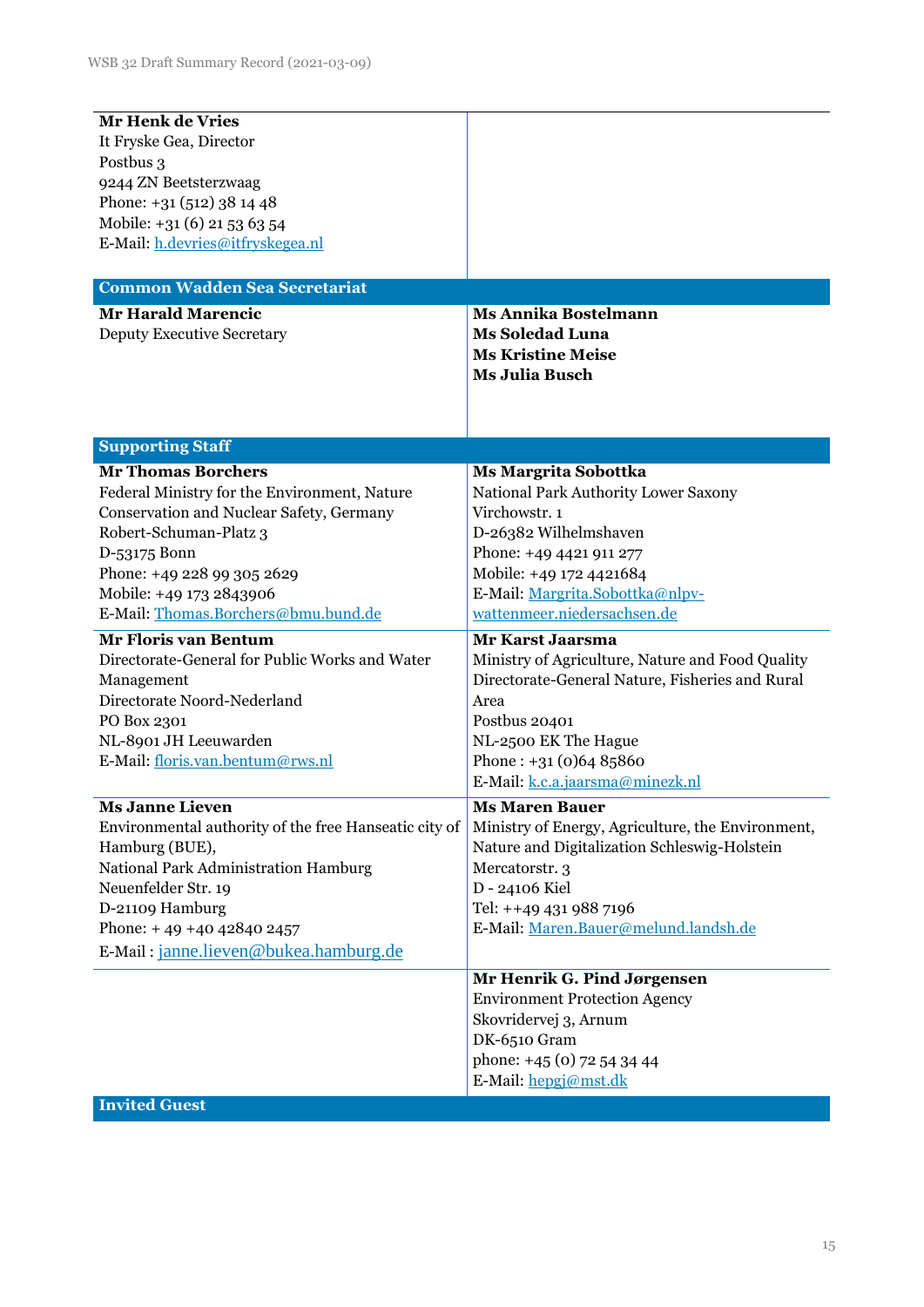| <b>Ms Barbara Engels (Chair TG-WH)</b>             | Mr Adi Kellermann (Chair TG-MA) |  |  |
|----------------------------------------------------|---------------------------------|--|--|
| Federal Agency for Nature Conservation (BfN)       | Kellermann-Consultants          |  |  |
| Konstantinstr. 110                                 | Ostdeutsche Str. 28             |  |  |
| D-53179 Bonn                                       | D-25840 Friedrichstadt          |  |  |
| Phone.: +49-(0)228-8491-1780                       | Phone: +49 4881610              |  |  |
| Mobile: +49 (0)171 7170104                         | E-Mail: akellerman@t-online.de  |  |  |
| E-Mail: barbara.engels@bfn.de                      |                                 |  |  |
| Ms Ursula Siebert (Chair EG-Seals) only            |                                 |  |  |
| agenda item 5.2                                    |                                 |  |  |
| Institute for Terrestrial and Aquatic Wildlife     |                                 |  |  |
| Research (ITAW), University of Veterinary Medicine |                                 |  |  |
| Hannover                                           |                                 |  |  |
| Werftstr. 6                                        |                                 |  |  |
| D-25761 Büsum                                      |                                 |  |  |
| Phone: $+49511-8568158$                            |                                 |  |  |
| E-Mail: ursula.siebert@tiho-hannover.de            |                                 |  |  |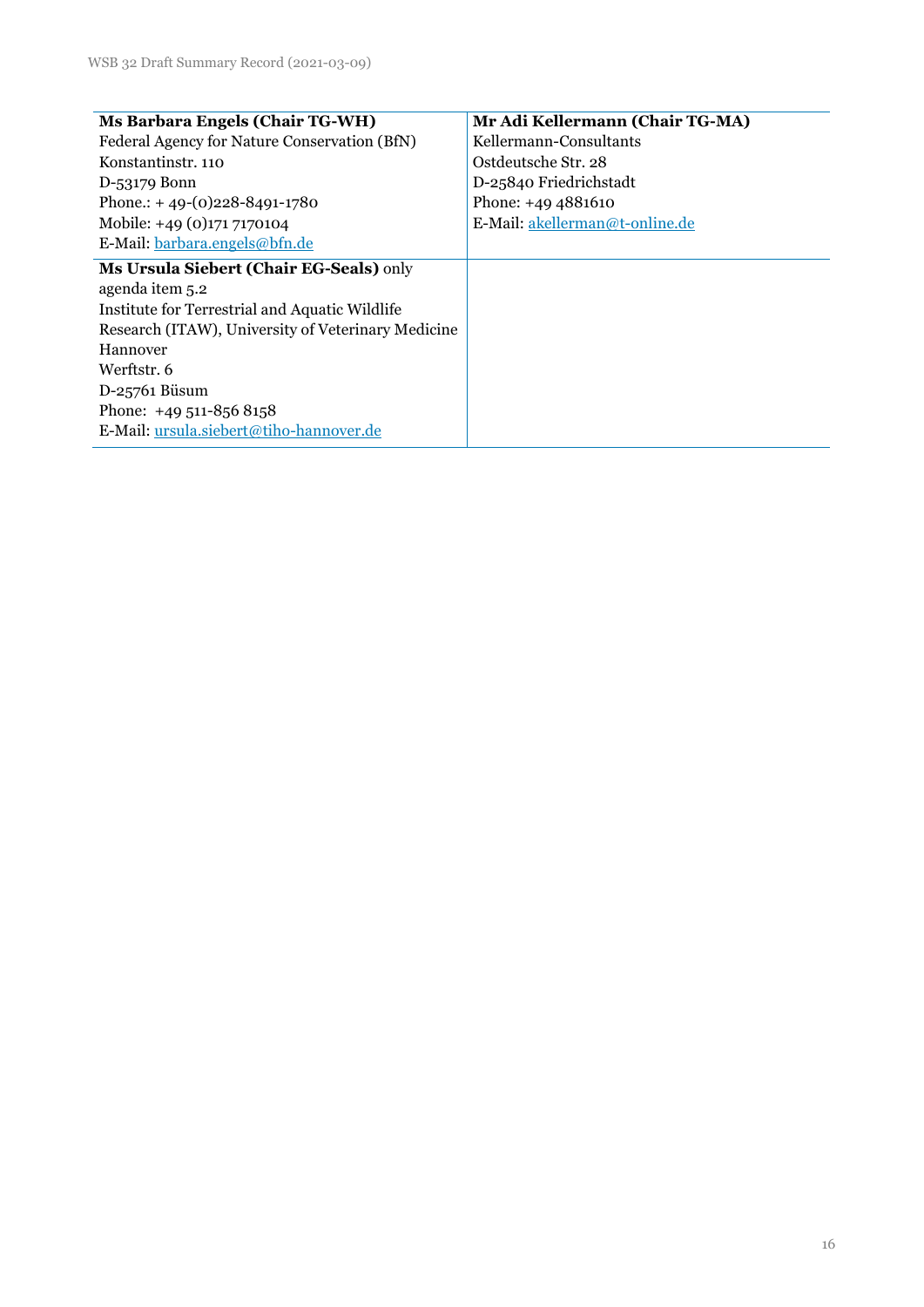#### **ANNEX 2: Agenda**

# FINAL AGENDA

# **32 nd Meeting of the Wadden Sea Board (WSB 32)**

04 March 2021 Online meeting

- **1. Opening of the Meeting**
- **2. Adoption of the Agenda**
- **3. Summary Record WSB 31**
- **4. Announcements**
- **5. Implementation Leeuwarden Declaration**
- **6. Wadden Sea World Heritage Partnership Hub**
- **7. Trilateral Wadden Sea Cooperation**
- **8. Trilateral Governmental Conference 2022**
- **9. Wadden Sea Board Advisors: Wadden Sea Forum; Wadden Sea Team**
- **10. Any Other Business**
- **11. Next meeting**
- **12. Closing**